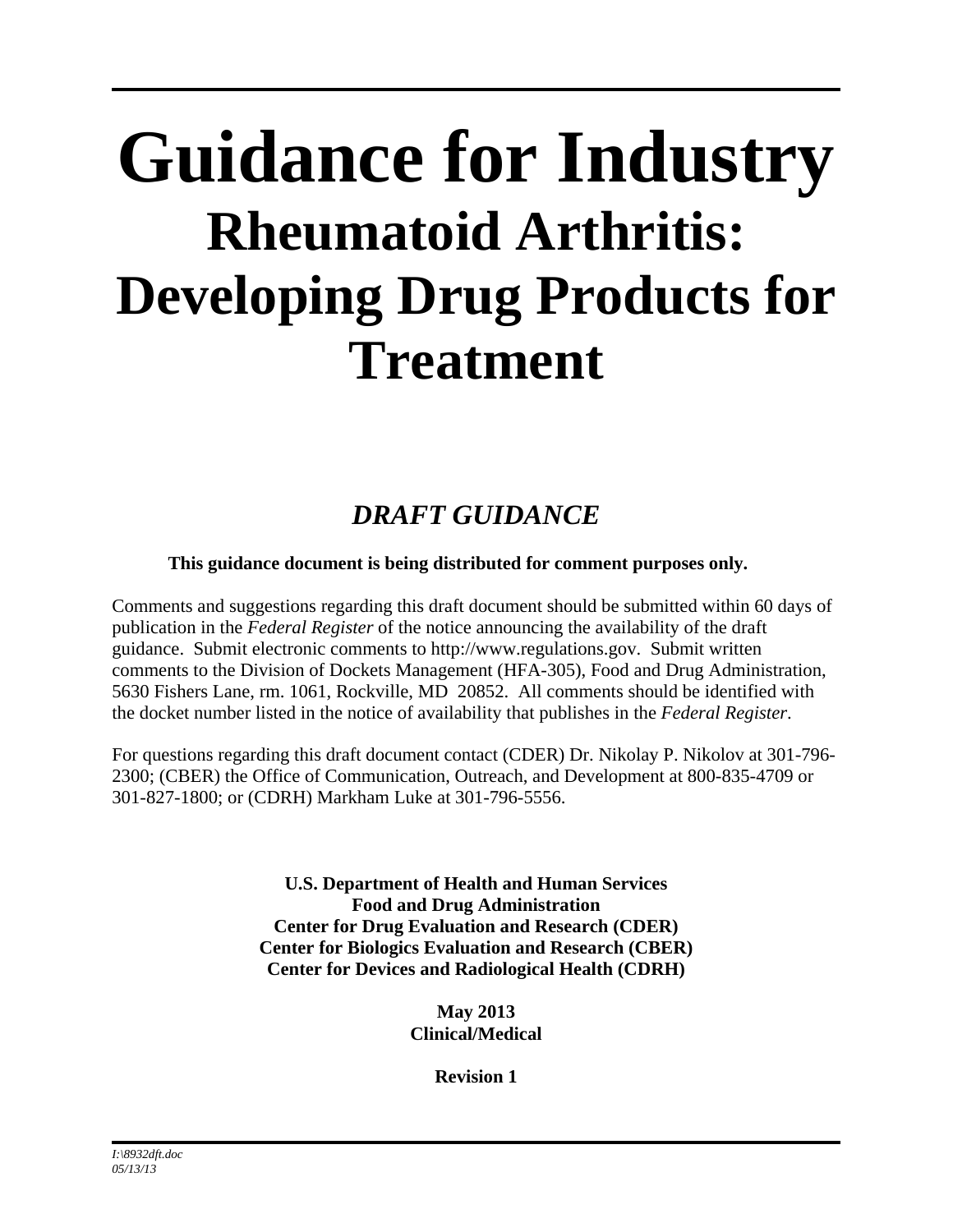# **Guidance for Industry Rheumatoid Arthritis: Developing Drug Products for Treatment**

*Additional copies are available from:* 

*Office of Communications, Division of Drug Information Center for Drug Evaluation and Research, Food and Drug Administration 10903 New Hampshire Ave., Bldg. 51, rm. 2201, Silver Spring, MD 20993-0002 Tel: 301-796-3400; Fax: 301-847-8714; E-mail: druginfo@fda.hhs.gov http://www.fda.gov/Drugs/GuidanceComplianceRegulatoryInformation/Guidances/default.htm* 

*or* 

*Office of Communication, Outreach, and Development, HFM-40 Center for Biologics Evaluation and Research, Food and Drug Administration 1401 Rockville Pike, Suite 200N, Rockville, MD 20852-1448 Tel: 800-835-4709 or 301-827-1800; E-mail: ocod@fda.hhs.gov http://www.fda.gov/BiologicsBloodVaccines/GuidanceComplianceRegulatoryInformation/default.htm* 

*or* 

*Office of Communication, Education, and Radiation Programs Division of Small Manufacturers, International, and Consumer Assistance, HFZ-220 Center for Devices and Radiological Health, Food and Drug Administration 1350 Piccard Drive, Rockville, MD 20850-4307 DSMICA E-mail: dsmica@cdrh.fda.gov; DSMICA Fax: 301-443-8818 (Tel) Manufacturers Assistance: 800-638-2041 or 301-443-6597 (Tel) International Staff: 301-827-3993 http://www.fda.gov/MedicalDevices/DeviceRegulationandGuidance/GuidanceDocuments/default.htm* 

> **U.S. Department of Health and Human Services Food and Drug Administration Center for Drug Evaluation and Research (CDER) Center for Biologics Evaluation and Research (CBER) Center for Devices and Radiological Health (CDRH)**

> > **May 2013 Clinical/Medical**

> > > **Revision 1**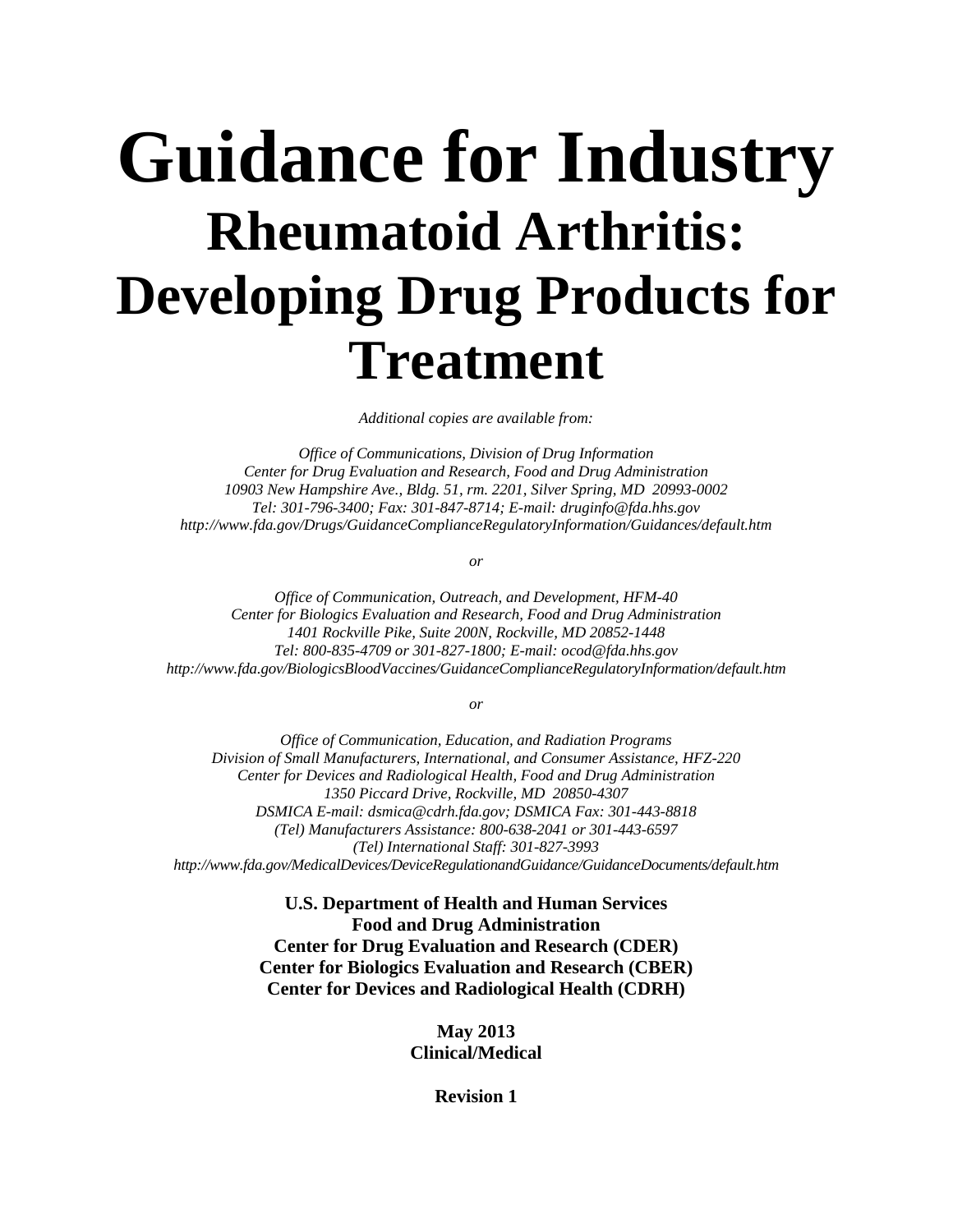#### **TABLE OF CONTENTS**

| П. |  |  |  |
|----|--|--|--|
| A. |  |  |  |
| В. |  |  |  |
|    |  |  |  |
|    |  |  |  |
|    |  |  |  |
|    |  |  |  |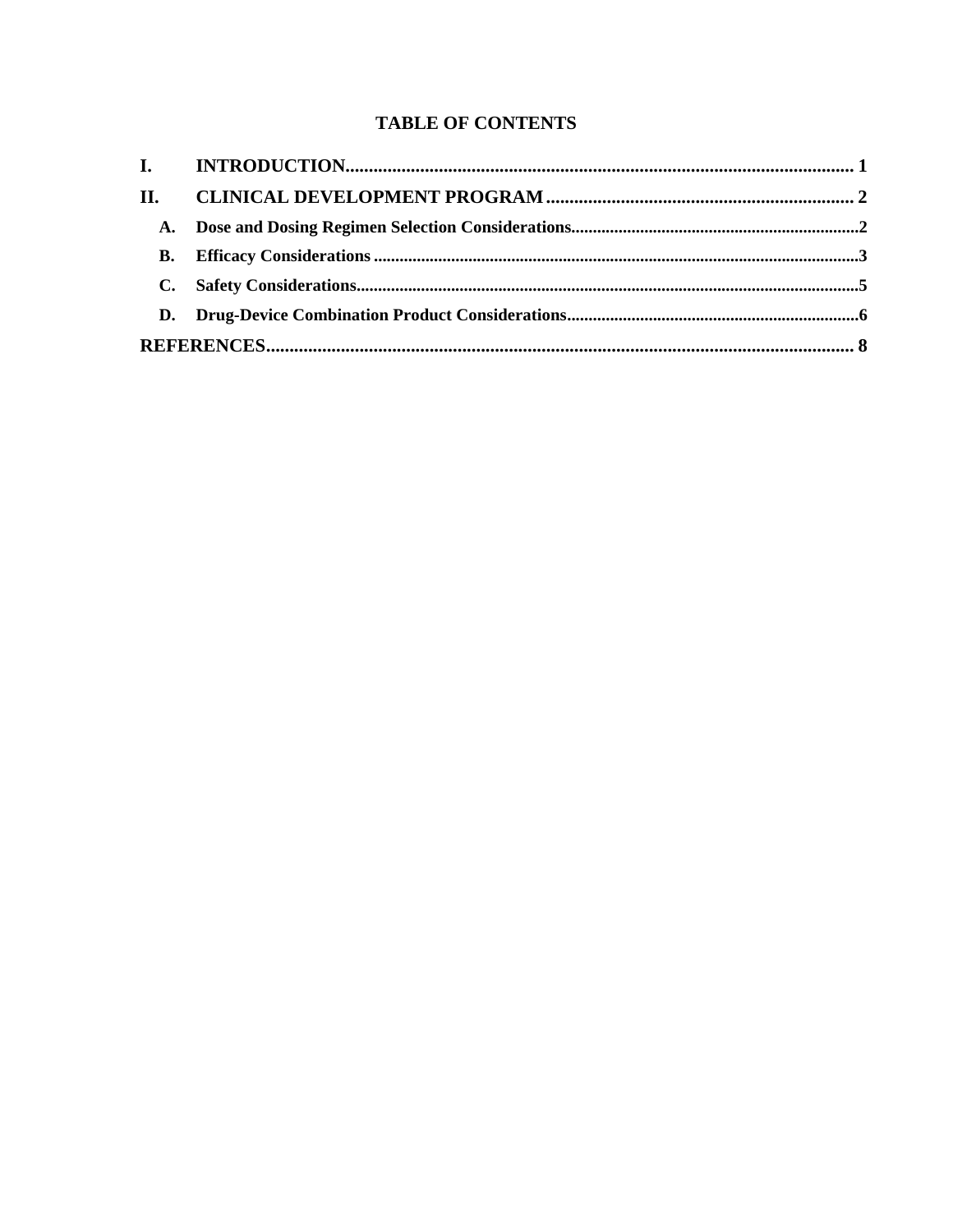### **Guidance for Industry1** <sup>1</sup> 2 **Rheumatoid Arthritis:**  3 **Developing Drug Products for Treatment**

5 6  $\begin{array}{c} 7 \\ 8 \end{array}$ 

4

8 This draft guidance, when finalized, will represent the Food and Drug Administration's (FDA's) current<br>9 thinking on this topic. It does not create or confer any rights for or on any person and does not operate to 9 thinking on this topic. It does not create or confer any rights for or on any person and does not operate to 10 bind FDA or the public. You can use an alternative approach if the approach satisfies the requirements of 11 the applicable statutes and regulations. If you want to discuss an alternative approach, contact the FDA 12 staff responsible for implementing this guidance. If you cannot identify the appropriate FDA staff, call 13 **the appropriate number listed on the title page of this guidance.** 

15

14

16 17

#### 18 **I. INTRODUCTION**

19 20 The purpose of this guidance is to outline the FDA's current thinking on the principles of clinical 21 development relevant to dose-selection and assessment of efficacy and safety to support the 22 approval of drug products for the treatment of patients with rheumatoid arthritis (RA). It also 23 addresses additional considerations for drug products developed as drug-device combination 24 products. This guidance does not address nonclinical development, development of drug 25 products for juvenile idiopathic arthritis, or development of biosimilar products.

26

27 This guidance revises the guidance for industry *Clinical Development Programs for Drugs,*  28 *Devices, and Biological Products for the Treatment of Rheumatoid Arthritis (RA)*, published in 29 February 1999.<sup>2</sup> After it has been finalized, this guidance will replace the February 1999 30 guidance and will reflect the current thinking of the FDA on RA drug product development. The 31 FDA's current thinking has been influenced by clinical development programs conducted for RA 32 since the 1999 guidance published, and by changes in the standard of care for RA because of 33 availability of many effective treatments. The revisions include: 34

- 
- 35 Dose(s) and dosing regimen(s) selection throughout the clinical development program
- 36
- 37 Expectations for establishing efficacy in RA based on signs and symptoms and physical
- 38 function domains

 $\overline{a}$ <sup>1</sup> This guidance has been prepared by the Division of Pulmonary, Allergy, and Rheumatology Products in the Center for Drug Evaluation and Research (CDER) in cooperation with the Center for Biologics Evaluation and Research (CBER) and the Center for Devices and Radiological Health (CDRH) at the Food and Drug Administration.

<sup>&</sup>lt;sup>2</sup> We update guidances periodically. To make sure you have the most recent version of a guidance, check the FDA Drugs guidance Web page at

http://www.fda.gov/Drugs/GuidanceComplianceRegulatoryInformation/Guidances/default.htm.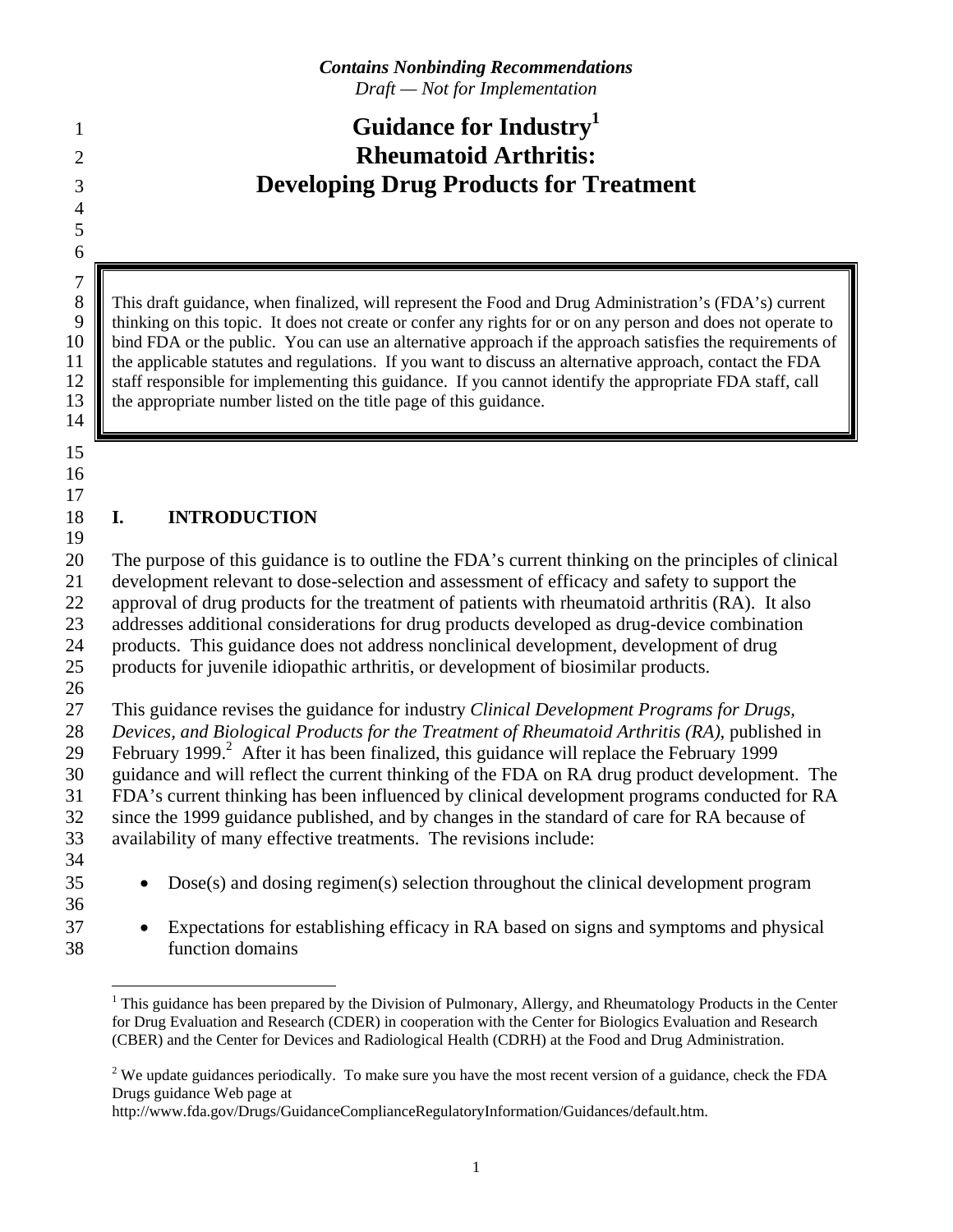| 39 |                                                                                                       |
|----|-------------------------------------------------------------------------------------------------------|
| 40 | Use of efficacy endpoints such as clinical remission and prevention of structural damage              |
| 41 | progression                                                                                           |
| 42 |                                                                                                       |
| 43 | Limiting the use of placebo<br>$\bullet$                                                              |
| 44 |                                                                                                       |
| 45 | Use of active comparator for safety and efficacy trials<br>$\bullet$                                  |
| 46 |                                                                                                       |
| 47 |                                                                                                       |
|    | Principles of safety assessment<br>$\bullet$                                                          |
| 48 |                                                                                                       |
| 49 | Development of drug-device combination products<br>$\bullet$                                          |
| 50 |                                                                                                       |
| 51 | This guidance does not discuss general issues of statistical analysis or clinical trial design. Those |
| 52 | topics are addressed in the ICH guidances for industry E9 Statistical Principles for Clinical         |
| 53 | Trials and E10 Choice of Control Group and Related Issues in Clinical Trials, respectively.           |
| 54 | This guidance focuses on specific drug product development and trial design issues that are           |
| 55 | unique to the study of RA.                                                                            |
| 56 |                                                                                                       |
| 57 | FDA's guidance documents, including this guidance, do not establish legally enforceable               |
| 58 | responsibilities. Instead, guidances describe the Agency's current thinking on a topic and should     |
| 59 | be viewed only as recommendations, unless specific regulatory or statutory requirements are           |
| 60 | cited. The use of the word <i>should</i> in Agency guidances means that something is suggested or     |
| 61 | recommended, but not required.                                                                        |
|    |                                                                                                       |
| 62 |                                                                                                       |
| 63 |                                                                                                       |
| 64 | <b>CLINICAL DEVELOPMENT PROGRAM</b><br>П.                                                             |
| 65 |                                                                                                       |
| 66 | <b>Dose and Dosing Regimen Selection Considerations</b><br>A.                                         |
| 67 |                                                                                                       |
| 68 | The selection of nominal dose(s) and dosing regimen(s) is a fundamental component of drug             |
| 69 | product development. The recommended dose(s) and dosing regimen(s) should be based on                 |
| 70 | benefit-to-risk assessment and should be supported by all available data gathered throughout the      |
| 71 | development program. It is important to find the appropriate nominal dose and dosing regimen          |
| 72 | that produces efficacy with an acceptable long- and short-term safety profile. Many drug              |
| 73 | products intended to treat RA have the potential to cause serious dose-related adverse reactions,     |
| 74 | such as opportunistic infections and malignancy, which may not be apparent in short-term              |
| 75 | clinical trials (see section II.C. for further discussion of the clinical safety database). Dose-     |
| 76 | ranging exploration should begin early in the development program and often should continue           |
| 77 | throughout definitive efficacy and safety study(ies). Smaller early dose-ranging exploratory          |
| 78 | studies may not be adequate for selection of a single dose or a single dosing regimen.                |
| 79 |                                                                                                       |
| 80 | The following should be considered for the design of dose-ranging studies:                            |
| 81 |                                                                                                       |
| 82 | Studying a wide range of doses and dosing regimens based on pharmacokinetic and                       |
| 83 | relevant pharmacodynamic considerations.                                                              |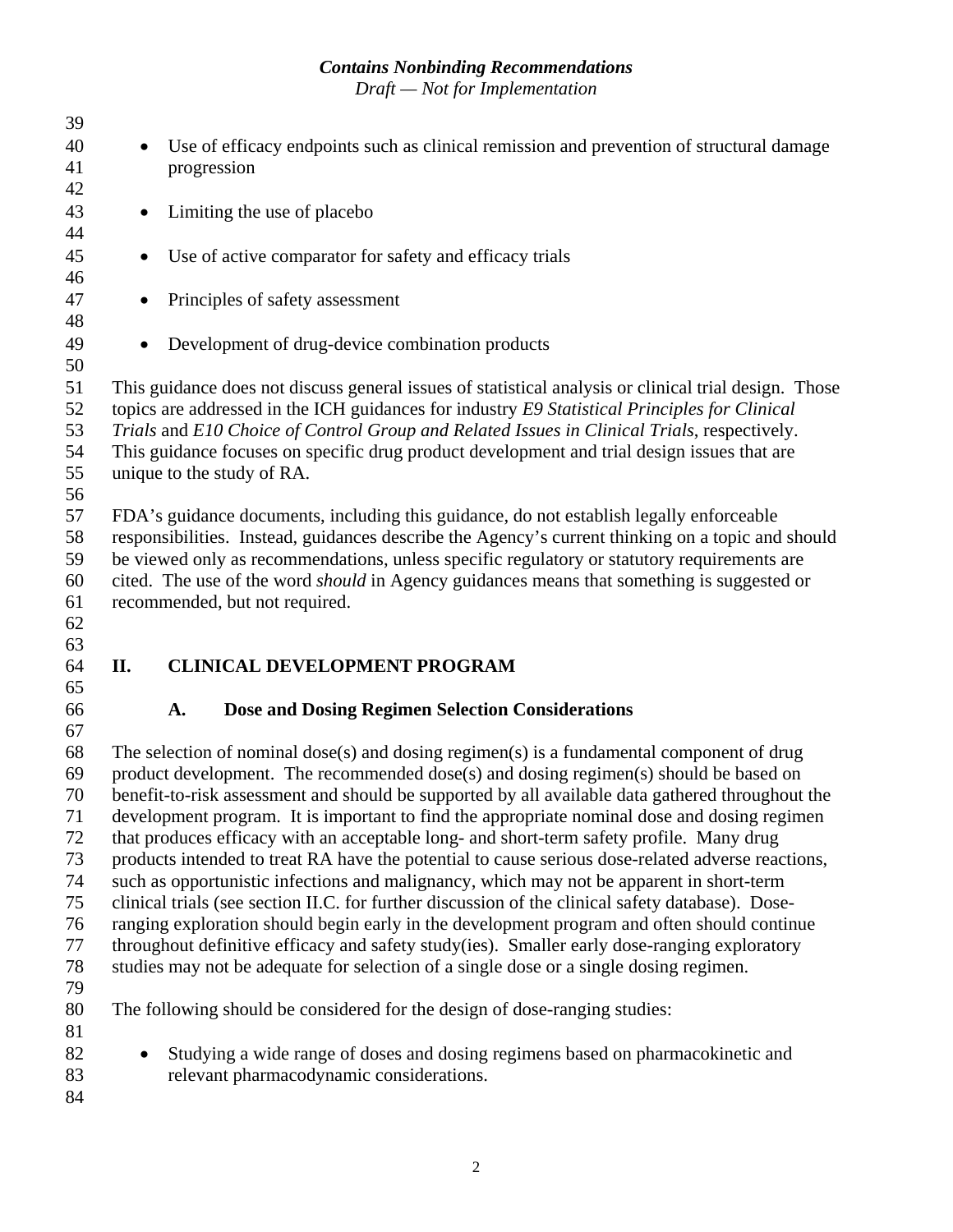- 85 Using endpoints sensitive to change to provide better discriminatory power for dose-86 response assessment. A clinical endpoint such as the ACR20 response criteria may not  $\frac{1}{87}$  be optimal for this purpose,<sup>3</sup> because it is a dichotomous endpoint, and using the 88 proportion of responders in a small group of patients could be unreliable. Endpoints such  $89$  as DAS28,<sup>4</sup> hybrid ACR response,<sup>5</sup> and other continuous variables may be more sensitive 90 to change and provide a more suitable alternative to ACR responder index. Supportive 91 pharmacodynamic markers can be considered if scientifically justified.
- 93 Timing of evaluation assessing at the steep part of the dose-response curve for dose-94 response assessment. Endpoints should be evaluated at time points before the therapeutic 95 plateau is likely (e.g., weeks 2 through 8) to better capture possible differences between 96 doses. Later time points of evaluation (e.g., 12 weeks) may be informative in estimating 97 clinical effect with chronic use.
- 98

100

108

112

92

#### 99 **B. Efficacy Considerations**

101 To meet the regulatory standards for approval under section 505(d) of the Federal Food, Drug, 102 and Cosmetic Act, sponsors must provide substantial evidence of efficacy in the enrolled patient 103 population and demonstrate an acceptable risk-benefit profile for their drug product (21 U.S.C. 104 355(d)). Studying more than one dose/dosing regimen or using an active comparator in 105 definitive studies can facilitate the interpretation of efficacy and the overall risk-benefit 106 evaluation. This section outlines the principles sponsors should follow to assess efficacy of drug 107 products for the treatment of RA.

- 109 1. Establishing efficacy in key RA domains. For marketing approval of drug products for 110 the treatment of RA, sponsors should demonstrate substantial evidence of efficacy in the 111 key RA domains: clinical response and physical function.
- 113 Clinical response. ACR20 response criteria continues to be an accepted measure to 114 demonstrate reduction in RA disease activity. In addition, higher levels of response, 115 as measured by ACR50 and ACR70 response rates, and measures of low disease 116 activity, such as DAS28 less than 2.6, can be used as supportive evidence of efficacy 117 in the clinical response domain.

<sup>118</sup> 

<sup>&</sup>lt;sup>3</sup> ACR20 (50, 70) response criteria — American College of Rheumatology response criteria is a dichotomous composite endpoint indicating the proportion of patients with at least 20 (50, 70) percent improvement in the number of tender and swollen joints, and in three out of the remaining five ACR core-set measures: patient pain, patient global assessment of disease, physician global assessment of disease, physical functioning assessment (Health Assessment Questionnaire-Disability Index (HAQ-DI)), and acute phase reactants.

 $4$  DAS28 — Disease Activity Score 28 is a mathematically calculated, continuous, composite endpoint with differential weighting given to each of the following components: tender joint count (28 joints), swollen joint count (28 joints), acute phase reactant, and patient global assessment of arthritis.

 $<sup>5</sup>$  Hybrid ACR response is a continuous score of the mean improvement in the core set measures combining the</sup> ACR20, ACR50, and ACR70 response rates (American College of Rheumatology Committee to Reevaluate Improvement Criteria 2007).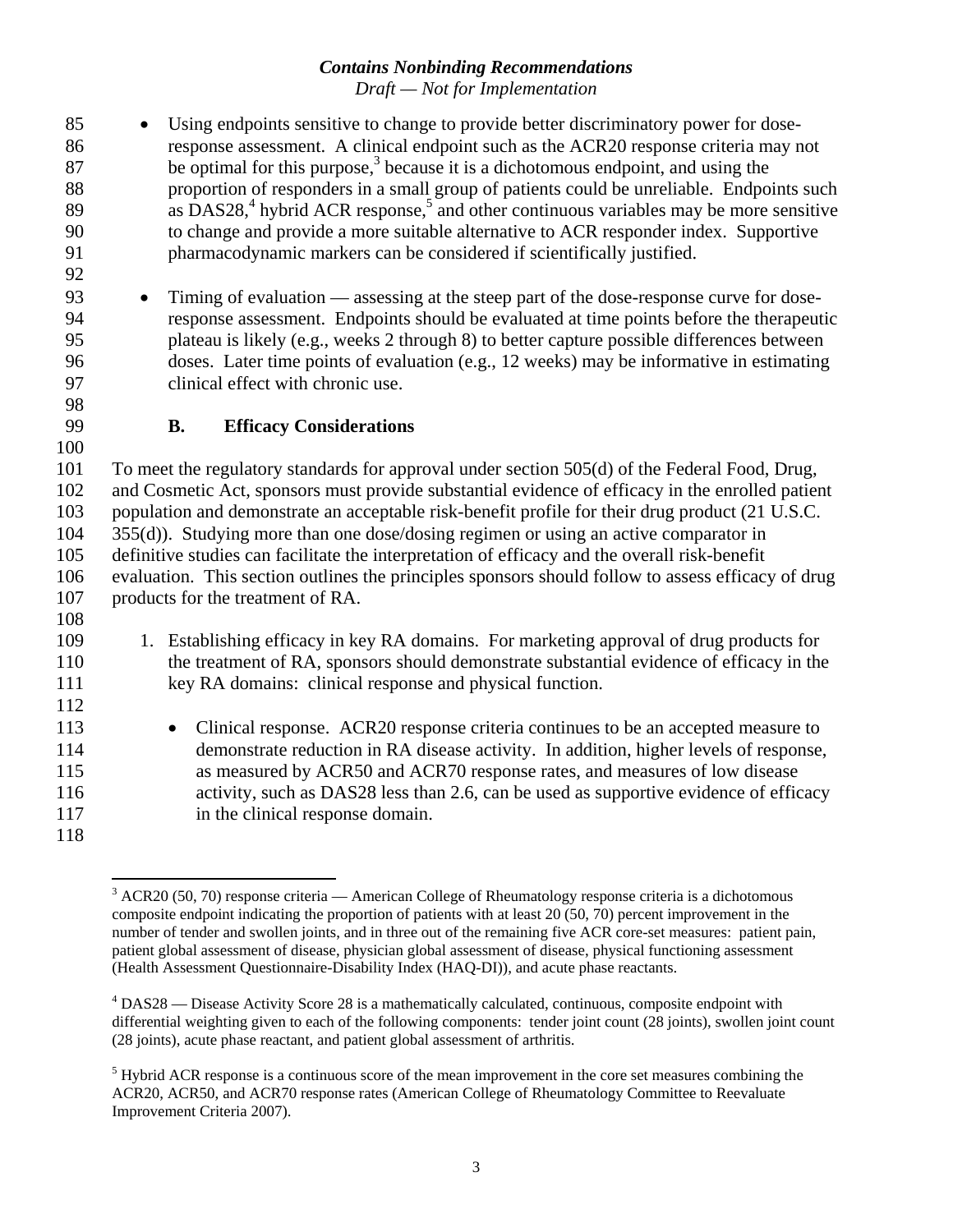| 119 | Physical function. Health Assessment Questionnaire-Disability Index (HAQ-DI) can           |
|-----|--------------------------------------------------------------------------------------------|
| 120 | be used to demonstrate improvement in physical function. <sup>6</sup>                      |
| 121 |                                                                                            |
| 122 | Data from 12-week placebo-controlled clinical trial(s) generally would be acceptable to    |
| 123 | provide evidence of efficacy in clinical response and physical function domains.           |
| 124 |                                                                                            |
| 125 | 2. Other domains. As noted in item 1 above, for marketing approval in RA, the              |
| 126 | foundational demonstration of efficacy should include clinical response and physical       |
| 127 | function using measures such as ACR20 response rates and HAQ-DI, respectively.             |
| 128 | Demonstration of efficacy in other domains that are important to patients and health care  |
| 129 | providers can provide further characterization of the efficacy of the drug product and its |
| 130 | utility in clinical practice. Other domains can include:                                   |
| 131 |                                                                                            |
| 132 | Prevention of structural damage progression. Reduction in radiographic evidence of         |
| 133 | structural damage progression is an important predictor of long-term benefits in           |
| 134 | delaying or preventing the progression to disability related to RA. Radiographic data      |
| 135 | using validated scoring methods have been used to demonstrate efficacy in this             |
| 136 | domain. However, demonstration of prevention of structural damage progression on           |
| 137 | radiographs has become increasingly difficult for several reasons:                         |
| 138 |                                                                                            |
| 139 | Use of placebo as a control in long-term trials (usually 6 months or longer for            |
| 140 | trials done in the past to demonstrate effect on radiographic outcomes) is no              |
| 141 | longer feasible (see item 3 below)                                                         |
| 142 |                                                                                            |
| 143 | The extent of progression in the placebo group is low during these short-term              |
| 144 | trials, and thus the observed treatment effect size of the investigational drug            |
| 145 | product is small and difficult to detect                                                   |
| 146 |                                                                                            |
| 147 | Limitations of the current analysis methods                                                |
| 148 |                                                                                            |
| 149 | Therefore, sponsors should consider alternative study designs (e.g., active comparator     |
| 150 | studies), applying different measures (e.g., proportions of patients with radiographic     |
| 151 | progression), and alternative analytical methods when assessing radiographic benefit.      |
| 152 | Other imaging modalities, such as magnetic resonance imaging and ultrasonography,          |
| 153 | may allow for demonstration of benefit on structural damage progression in                 |
| 154 | controlled studies that may be shorter than studies using radiographic data. However,      |
| 155 | these modalities have not been validated as outcome measures in RA to date.                |
| 156 |                                                                                            |
| 157 | Clinical remission. Remission is an important goal of RA treatment. The American           |
| 158 | College of Rheumatology/European League Against Rheumatism (ACR/EULAR)                     |
| 159 | Provisional Definition of Remission criteria may be acceptable for use in RA clinical      |
| 160 | development programs (ACR/EULAR 2011). Patients who achieve remission should               |
| 161 | be followed to provide some information on the durability of the remission response.       |

<sup>&</sup>lt;sup>6</sup> HAQ-DI assesses the degree of difficulty a patient has experienced during the past week in eight domains of daily living activities: dressing and grooming, arising, eating, walking, hygiene, reach, grip, and other activities.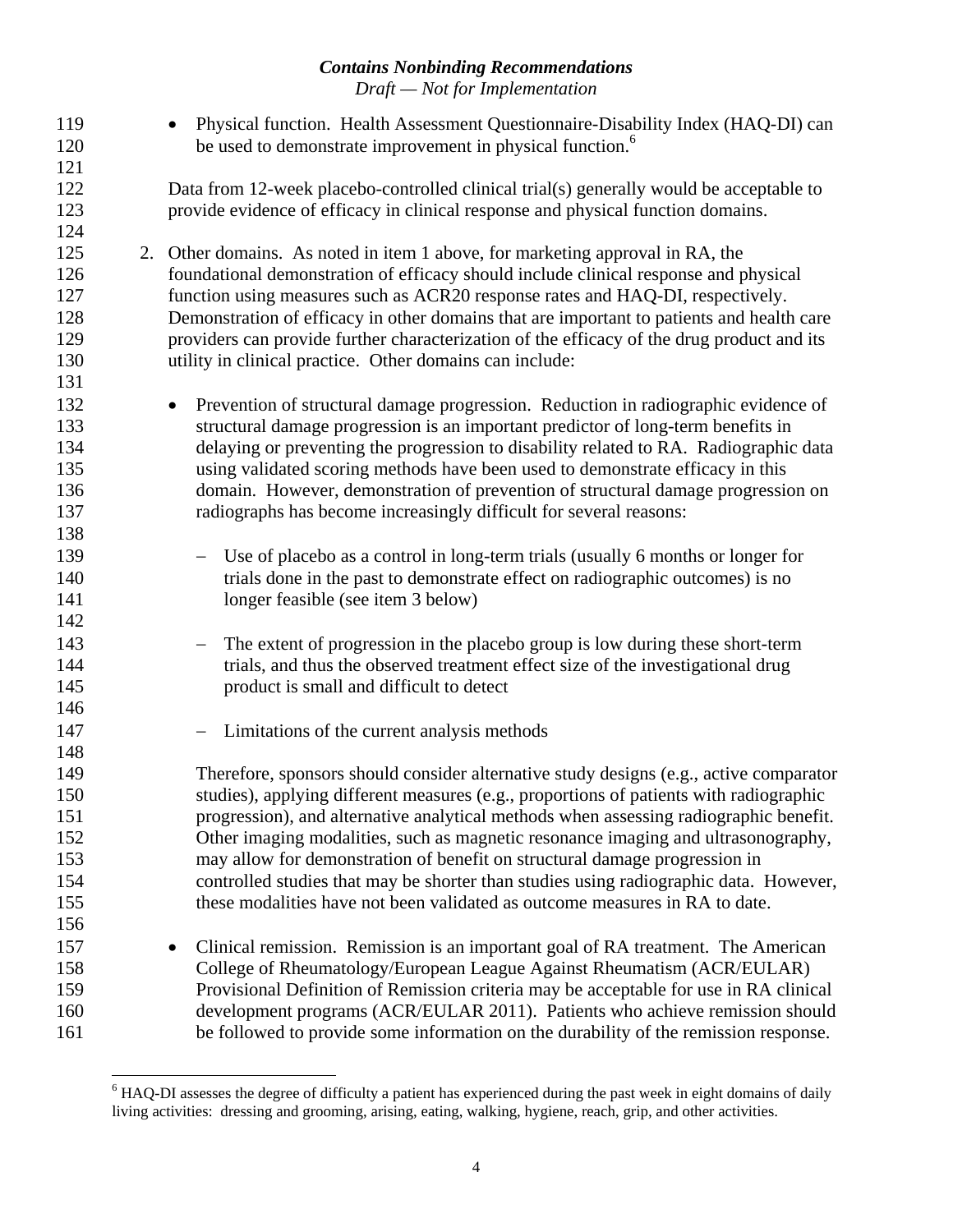- 163 **•** Other aspects of RA. Other outcome measures may be informative as additional 164 endpoints in RA clinical development programs. Sponsors should provide supportive 165 evidence on the development of the selected measure. Sponsors also should provide 166 the justification for use of a given measure, which should include importance, clinical 167 relevance, and nonredundancy of the proposed outcome with other measures.
- 169 3. Use of placebo. Assessment of efficacy in some domains may require long-term 170 controlled clinical trial data. However, the availability of effective RA therapies and the 171 shifting paradigm in the treatment of both early and established RA with a focus on early 172 control of disease activity (Singh 2012) have provided a rationale for limiting the 173 exposure of patients to placebo or ineffective therapies for a prolonged period of time 174 (i.e., beyond 12 weeks) (American College of Rheumatology 2011). Therefore, studies 175 longer than 12 weeks should include an active comparator as the control or provisions for 176 escape to rescue treatment for patients with active disease.
- 177

162

168

#### 178 **C. Safety Considerations**

179

180 The size of the safety database for drugs and biologic products should meet the minimum 181 recommendations outlined in the ICH guidance for industry *E1A The Extent of Population* 

182 *Exposure to Assess Clinical Safety: For Drugs Intended for Long-term Treatment of Non-Life-*

183 *Threatening Conditions*. However, drug products developed for RA may have potentially

184 serious adverse effects that may cause concern. Unfortunately, the duration of trials that would

185 support demonstration of efficacy may not be sufficient for an adequate safety assessment

186 because the short duration of a placebo-controlled period (i.e., 12 weeks) would limit the amount

187 of controlled safety data. Therefore, to better characterize the long-term safety profile of the

188 investigational drug product and uncommon adverse events and events with longer latency 189 periods, such as opportunistic infection and malignancy, we may request a premarket safety

190 database of larger size and longer duration than recommended in ICH E1A for new molecular

191 entities intended for the chronic treatment of RA.

192

193 This request will likely include at least 1 year of controlled safety data for a new molecular entity 194 with an active comparator arm to facilitate interpretation of these data. Safety data for a shorter 195 duration may be considered if the drug product is not a new molecular entity. Reasonable 196 comparator arms can include use of multiple doses of the investigational drug product or 197 standard-of-care treatment in definitive clinical trials. Inclusion of more than one dose of 198 investigational drug product can provide important dose-response information with regard to 199 efficacy and safety. For safety issues of interest, sponsors should consider an independent 200 adjudication process. The need for and details of specific monitoring may change as new data 201 emerge. Sponsors are encouraged to discuss their plans for specific safety monitoring with the

- 202 FDA during the early stages of drug product development.
- 203

204 The approach to the analyses of safety data should take into account the complexity of the study

205 design (e.g., crossover by response or escape provision, or crossover by design). In addition, the

- 206 approach to the analyses of integrated safety data should take into account (possible) differing
- 207 patient populations and/or differing study designs from multiple studies.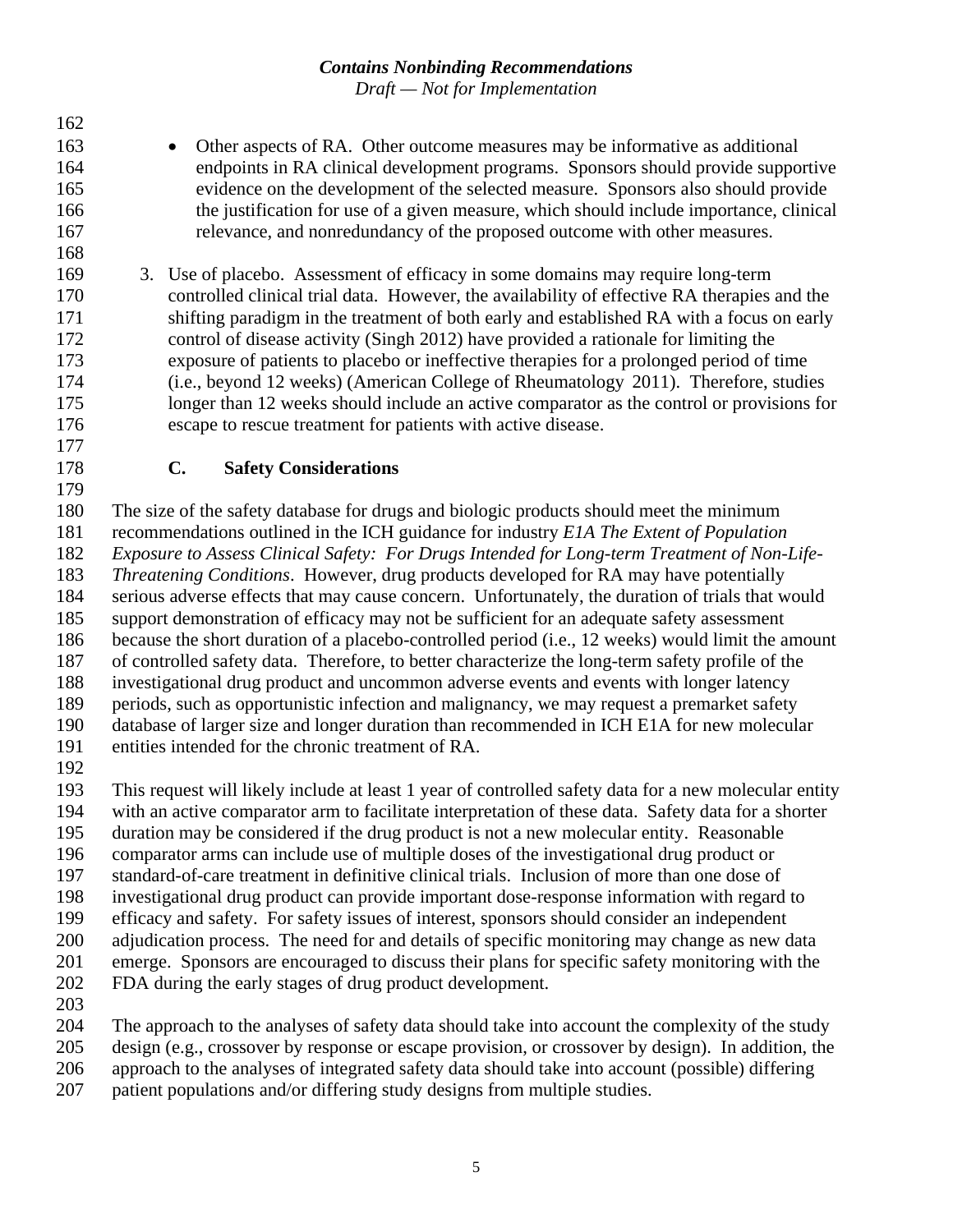208

#### 209 **D. Drug-Device Combination Product Considerations**

210 211 Therapies developed for the treatment of RA include drug products that may require parenteral 212 administration and the use of an accessory delivery unit (e.g., an autoinjector). In these cases, 213 the manufacturer of the drug product should ensure that the accessory delivery unit is approved 214 or cleared for marketing through the device regulatory process (e.g., 510(k) process or premarket 215 approval) by the Center for Devices and Radiological Health. If the accessory delivery unit is 216 not already approved or cleared for marketing, then it should be approved or cleared at least 217 concurrently with the drug product approval.

218

219 When the characteristics of the drug product and the delivery device are such that they meet the

220 definition of a combination product under 21 CFR 3.2(e), the center with primary jurisdiction for 221 premarket review and regulation for the combination product will be determined based on the

222 procedure set forth in 21 CFR 3.4. For example, if the primary mode of action of the

223 combination product is that of the drug product, the entire combination product is assigned to the

224 Center for Drug Evaluation and Research. For such combination products, we generally need

225 only one marketing application (e.g., a new drug application/biologics license application).

226 Sponsors are encouraged to contact the Office of Combination Products with general questions

227 regarding drug product jurisdiction and regulatory pathway for their drug-device combination

- 228 products.
- 229

230 Generally, each drug-device combination product should have a complete chemistry,

231 manufacturing, and controls database; device design and development; and a substantially

232 complete clinical development program to support efficacy and safety of the entire combination

233 product. We anticipate that the to-be-marketed drug-device combination product will be used in

234 the pivotal studies supporting the efficacy and safety of the combination product for marketing

235 approval. For information on drug-device injector development, see the draft guidance for 236 industry and FDA staff *Technical Considerations for Pen, Jet, and Related Injectors Intended for* 

237 *Use with Drugs and Biological Products*.<sup>7</sup> This guidance includes information on issues such as

238 root-cause analyses of device malfunction that may lead to potential improvements to the device

239 itself. Likewise, current good manufacturing practice requirements for combination products are 240 provided in 21 CFR part 4, subpart  $A^8$ .

241

242 For the development of the RA drug delivery system, sponsors should take into consideration the 243 characteristics of the intended user population and use environment. For products intended for

244 self-administration by an RA patient, the device should be durable, and the dexterity and visual<br>245 acuity required to use the device should be within the capability of RA patients. Human factor

245 acuity required to use the device should be within the capability of RA patients. Human factor

246 studies to assess use-related hazards should be conducted early in development, ideally before

247 the conduct of key dose-ranging, safety, and efficacy studies. For further considerations on

http://www.fda.gov/Drugs/GuidanceComplianceRegulatoryInformation/Guidances/default.htm.

 $\overline{a}$ <sup>7</sup> When final, this guidance will represent the FDA's current thinking on this topic. For the most recent version of a guidance, check the FDA Drugs guidance Web page at

<sup>&</sup>lt;sup>8</sup> See https://www.federalregister.gov/articles/2013/01/22/2013-01068/current-good-manufacturing-practicerequirements-for-combination-products.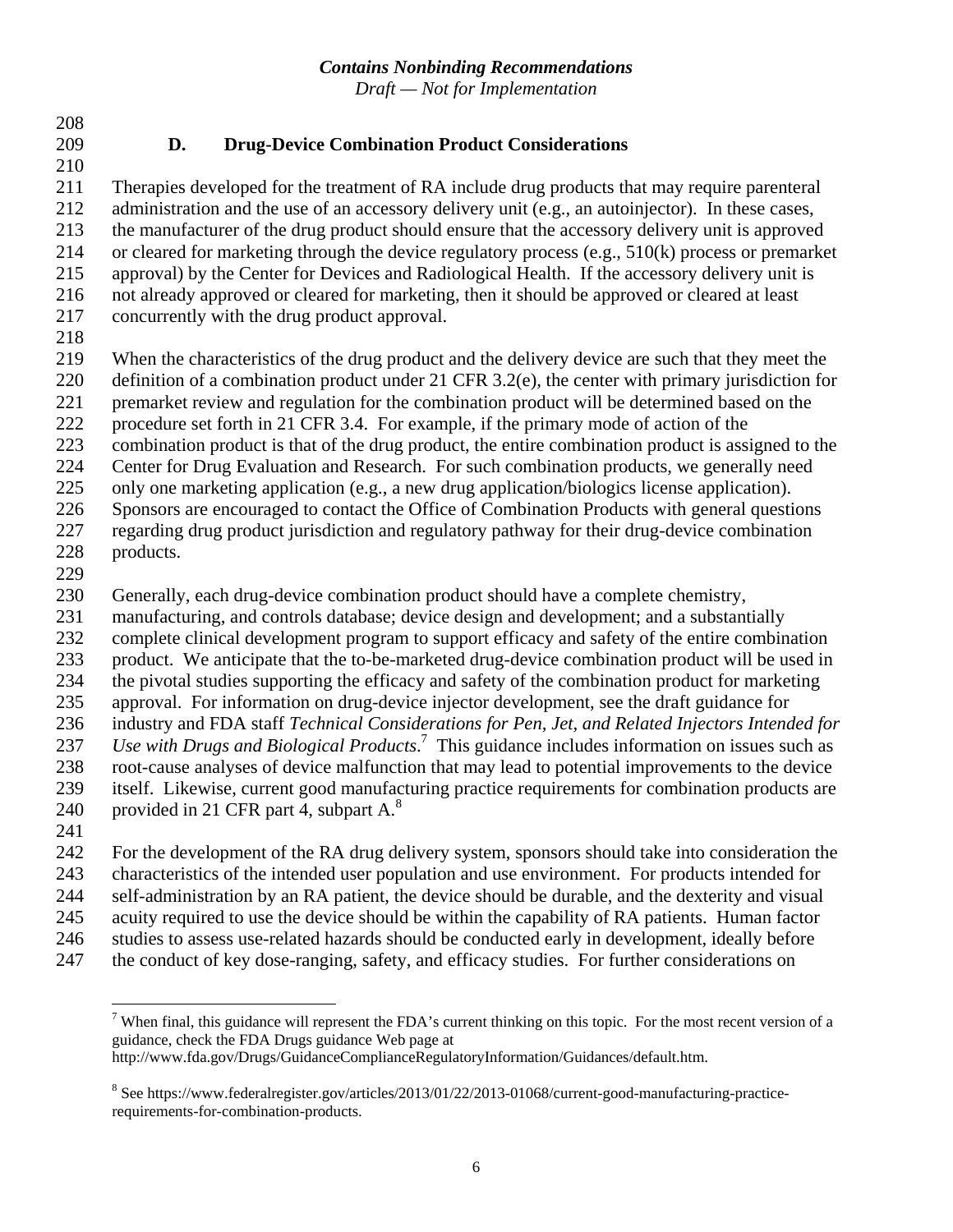- 248 human factor studies, see the draft guidance for industry and FDA staff *Applying Human Factors and Usability Engineering to Optimize Medical Device Design*. <sup>9</sup> 249
- 250
- 251 Ongoing evaluation of device performance should be incorporated into the pivotal studies for the
- 252 combination product. For example, the evaluation should include asking patients to report
- 253 devices they perceive to be broken or malfunctioning and to return any such device for
- 254 evaluation and identification of the problem. Device use and performance also can be evaluated
- 255 through directed questions defined in the protocols. In addition, a small number of devices (e.g.,
- 256 100) that are apparently functioning normally should be collected after use and evaluated by in
- 257 vitro performance testing to ensure device robustness.
- 258
- 259 Although use of the to-be-marketed formulation and drug-device combination product
- 260 throughout development is optimal, we acknowledge that changes to the drug product delivery
- 261 system may occur. Changes in the formulation, excipients, or device components may affect the
- 262 drug product delivery characteristics and clinical performance of the drug-device combination
- 263 product. The extent of clinical data needed to support such changes depends on the nature of the
- 264 change and the development stage. For example, a transition from a prefilled syringe to an
- 265 autoinjector delivery system involves the following, at a minimum: (1) human factor studies to
- 266 evaluate potential use-related risks of the modified combination product; (2) a pharmacokinetic
- 267 bridging study that demonstrates similar delivery of the drug product to the same biospace across
- 268 a range of body weights; and (3) real-life patient handling experience to assess device
- 269 performance as discussed above. Depending on the extent of the proposed changes, additional 270 clinical data may be needed to support efficacy and safety, including immunogenicity.
- 271
- 272 Sponsors are encouraged to discuss these types of issues and appropriate marketing applications
- 273 with the FDA as early in development as feasible.
- 274

<u>.</u>

 $9$  When final, this guidance will represent the FDA's current thinking on this topic. For the most recent version of this guidance, check the FDA Device guidance Web page at

http://www.fda.gov/MedicalDevices/DeviceRegulationandGuidance/GuidanceDocuments/ucm198577.htm. (When final, this guidance will supersede the guidance for industry and FDA premarket and design control reviewers *Medical Device Use-Safety: Incorporating Human Factors Engineering into Risk Management*. For the most recent version of this guidance, check the FDA Device guidance Web page at

http://www.fda.gov/MedicalDevices/DeviceRegulationandGuidance/GuidanceDocuments/ucm070271.htm.)